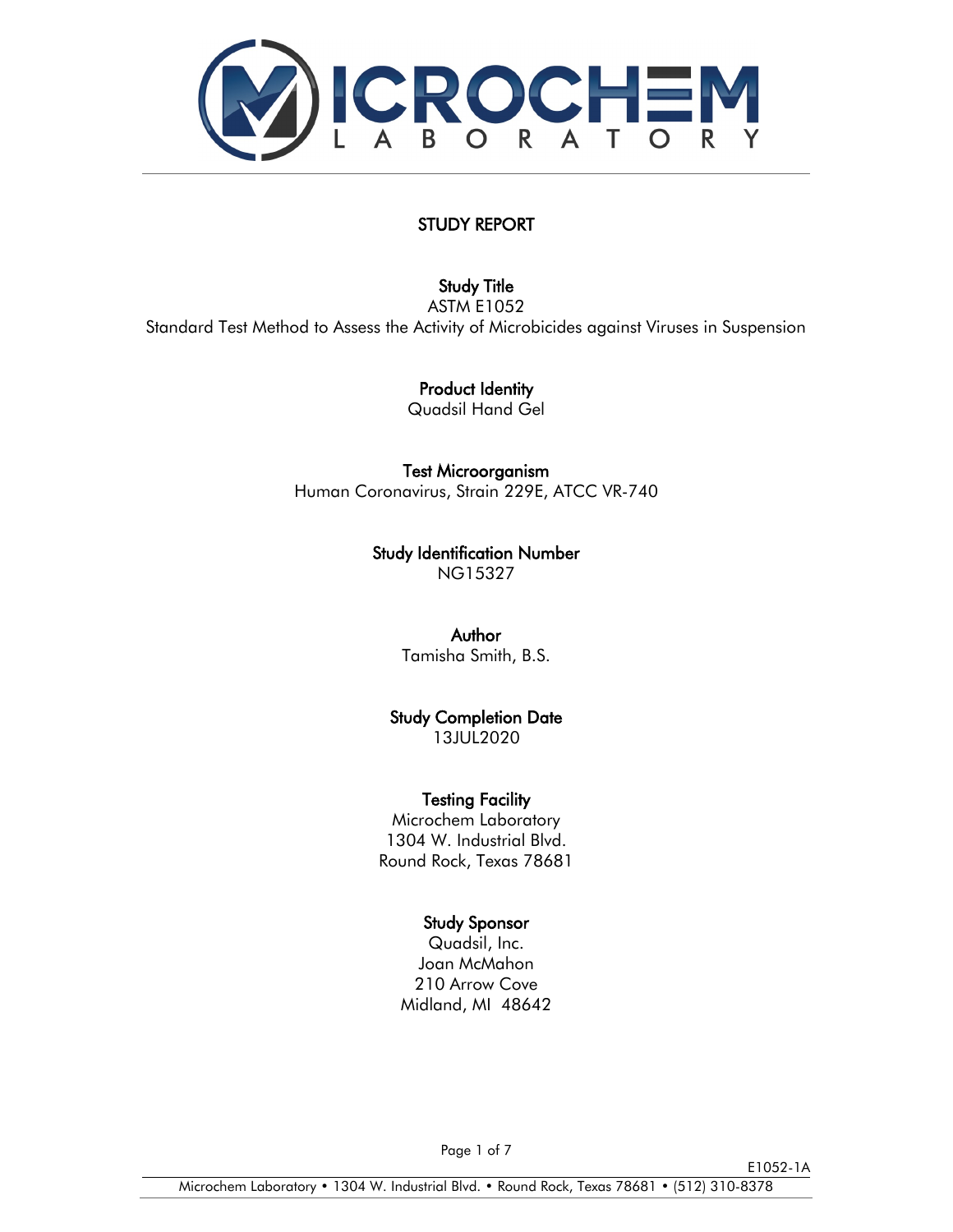Quadsil, Inc. Study ID: NG15327



# <span id="page-1-0"></span>STUDY REPORT SUMMARY

| <b>General Study Information</b>    |                                                                                                                   |
|-------------------------------------|-------------------------------------------------------------------------------------------------------------------|
| Study Title:                        | <b>ASTM E1052</b><br>Standard Test Method to Assess the Activity of<br>Microbicides against Viruses in Suspension |
| <b>Study Identification Number:</b> | <b>NG15327</b>                                                                                                    |
| <b>Test System</b>                  |                                                                                                                   |
| Test Microorganism:                 | Human Coronavirus, Strain 229E, ATCC VR-740                                                                       |
| Host Cell:                          | MRC-5 (CCL-171)                                                                                                   |
| <b>Test Substance:</b>              | Quadsil Hand Gel                                                                                                  |
| <b>Test Substance Receipt Date:</b> | 05MAY2020                                                                                                         |
| <b>Test Parameters</b>              |                                                                                                                   |
| <b>Test Substance Dilution:</b>     | Ready to use                                                                                                      |
| Total Organic Soil Load:            | No additional soil load incorporated into the<br>inoculum                                                         |
| Number of Replicates Per Lot:       | Single                                                                                                            |
| Contact Time(s):                    | 60 seconds and 5 minutes                                                                                          |
| <b>Exposure Temperature:</b>        | Room temperature                                                                                                  |
| Neutralization Method(s):           | 2% FBS EMEM                                                                                                       |
|                                     |                                                                                                                   |

| <b>Study Dates</b>                         |                  |
|--------------------------------------------|------------------|
| <b>Experimental Start Date/Time:</b>       | 23JUN2020 / 1214 |
| <b>Experimental Termination Date/Time:</b> | 30JUN2020 / 1423 |
| <b>Study Completion Date:</b>              | 13JUL2020        |

E1052-1A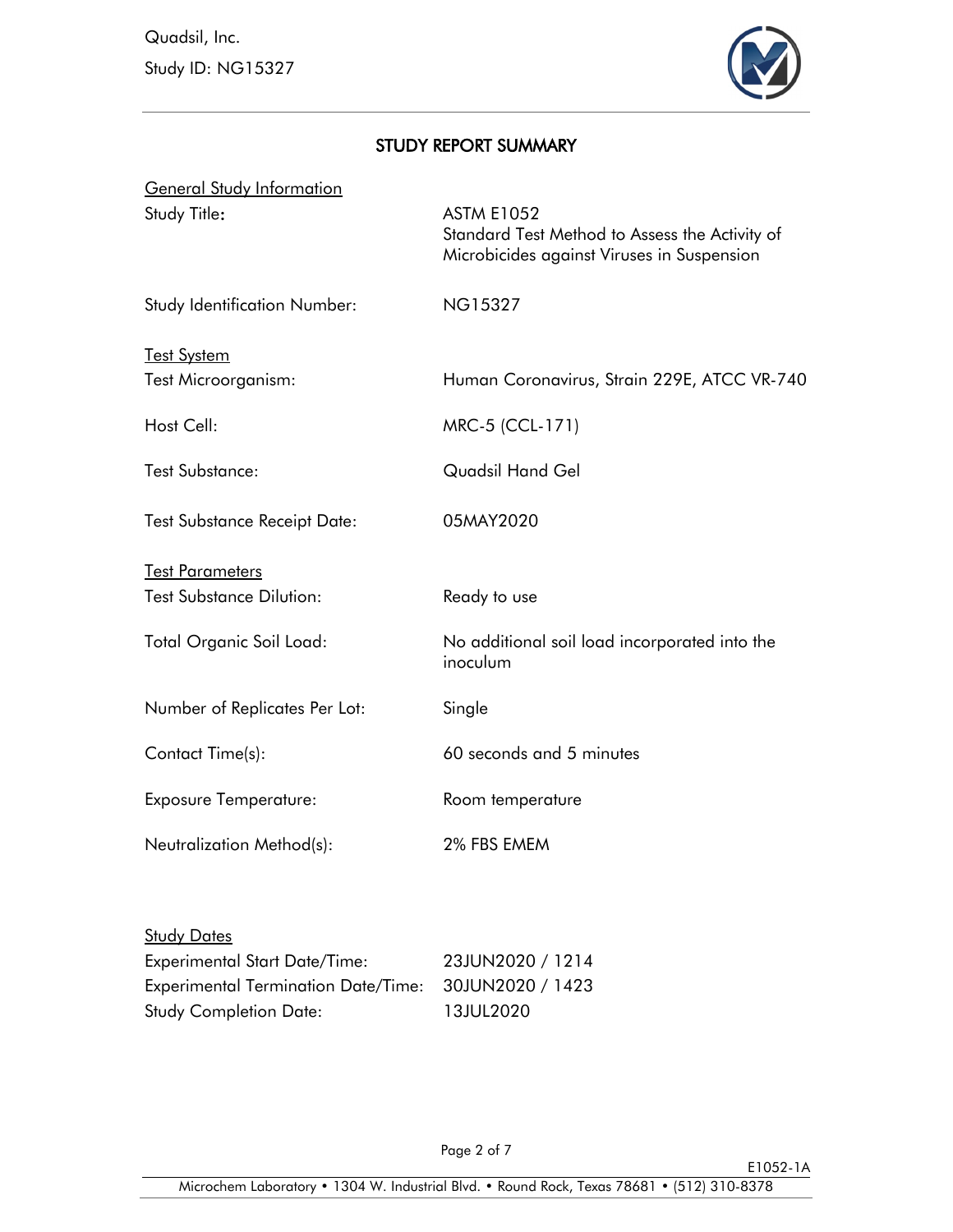

### <span id="page-2-0"></span>[TEST PROCEDURE](#page-2-0)

Summary

- Stock virus was thawed and was not supplemented with an organic soil load.
- Test and virus control substances were dispensed in 9-part equivalent volumes into sterile vessels.
- Test and virus control substances were each inoculated with 1-part equivalent volumes of the test virus.
- The test suspensions were held for the contact time(s) specified by the Study Sponsor, and then neutralized by ten-fold serial dilutions into the appropriate solution.
- The virus control suspension was neutralized in the same manner as the test suspensions.
- Following neutralization, the viral suspensions were quantified to determine the levels of infectious virus using standard cell culture (e.g.  $TCID_{50}$ ) assay techniques.
- The cell culture plates were incubated for the period most suitable for the virus-host cell system (e.g. 7 days).
- After the incubation period, the assay was scored for the presence/absence of test virus and cytotoxic effects. The appropriate calculations were performed (e.g. Spearman-Karber) to determine viral titers and levels of test substance cytotoxicity, where applicable.
- Log<sub>10</sub> and percent reductions were computed for test suspensions relative to the control suspensions, and reported to the Study Sponsor.
- Unless otherwise noted, no modifications to the method were made for this study.

### SUCCESS CRITERIA

The following measures are met to ensure the acceptability of virucidal efficacy data:

- The virus titer control demonstrate obvious and or typical cytopathic effects on the monolayers unless a detection method other than cytopathic effect is used.
- Neutralization of the test substance with a low titer (e.g. 1000-5000 infective units) of the test virus is demonstrated.
- Quantification of the test and control parameters are conducted at a minimum of four determinations per dilution.

The product performance criteria follows:

The log and percent reduction of the test virus following exposure to the test substance are calculated however, there is no minimum reduction level to qualify as "passing" or an "efficacious" product.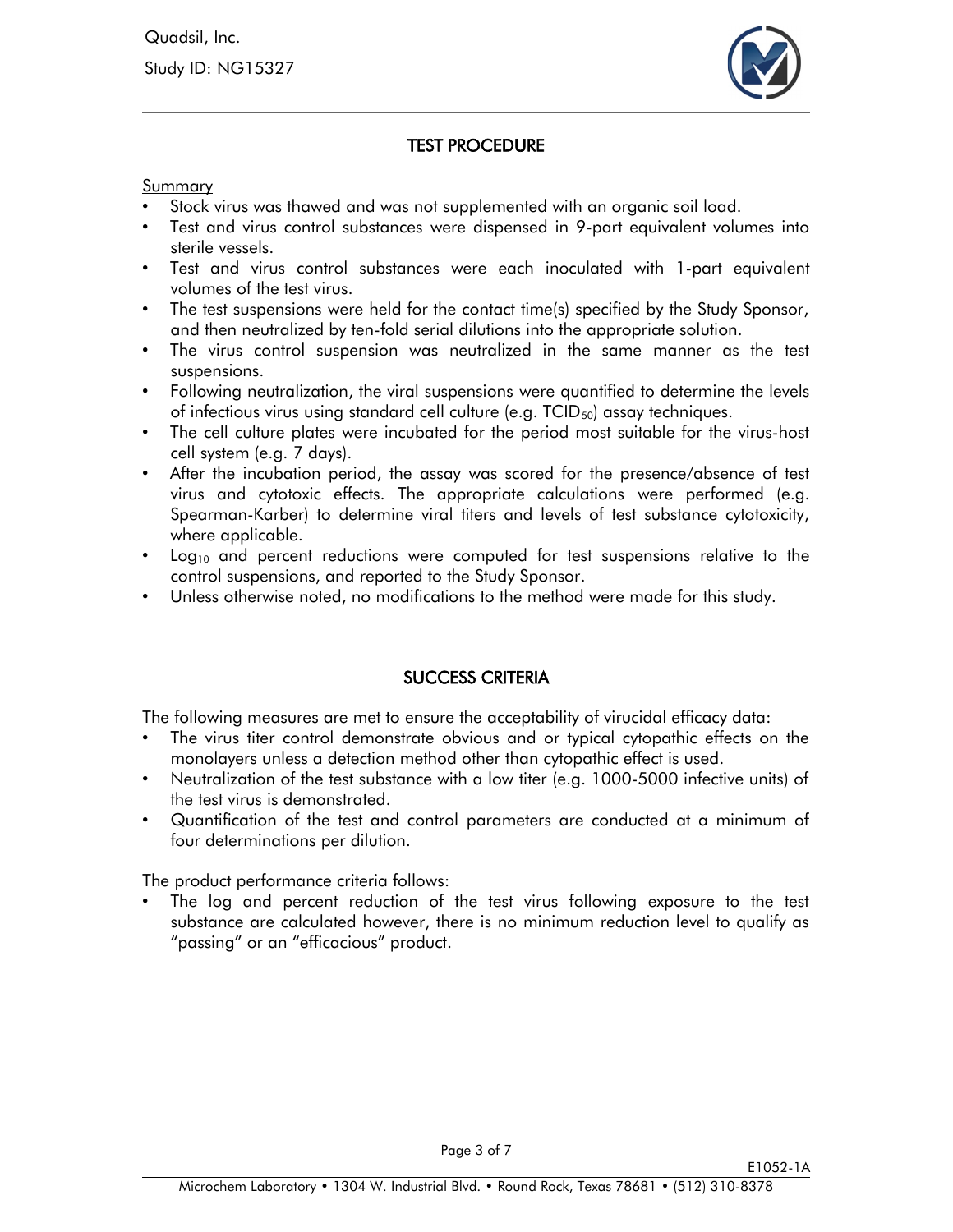

# CALCULATIONS AND STATISTICAL ANALYSIS

The  $TCID_{50}$  (Tissue Culture Infectivity Dose) represents the endpoint dilution where 50% of the cell cultures exhibit cytopathic effects due to infection by the test virus. The endpoint dilution at which 50% of the host cell monolayers exhibit cytotoxicity is termed the Tissue Culture Dose (TCD<sub>50</sub>). The TCID<sub>50</sub>, and TCD<sub>50</sub> was determined using the Spearman-Kärber method and calculated as follows:

Negative logarithm of endpoint titer =

 $[-$  Log of first dilution inoculated] –  $[($  (sum of % mortality at each dilution/100) – 0.5) x Logarithm of dilution]

The result of this calculation is expressed as  $TCID_{50}/0.1$  ml (or volume of dilution inoculated) for the test, virus control, and neutralization control and  $TCD_{50}/0.1$  ml (or volume of dilution inoculated) for the cytotoxicity control.

#### Calculation of the Log Reduction

The log reduction in viral titer was calculated as follows:

Plate Recovery Control Log<sub>10</sub> TCID<sub>50</sub> – Virus-Test Substance Log<sub>10</sub> TCID<sub>50</sub>

#### Calculation of the Percent Reduction

The percent reduction in viral titer was calculated as follows:

Percent Reduction =  $1 - (C/B) \times 100$ , where:  $B =$  Average TCID<sub>50</sub> of virus in control suspensions.  $C =$  Average TCID<sub>50</sub> of virus in virus-test suspensions.

The presence of any test substance cytotoxicity were taken into account when calculating the log and percent reductions in viral titer.

If multiple virus control and test replicates were performed, the average  $TCID_{50}$  of each parameter was calculated and the average result used to calculate the log reductions in viral titer.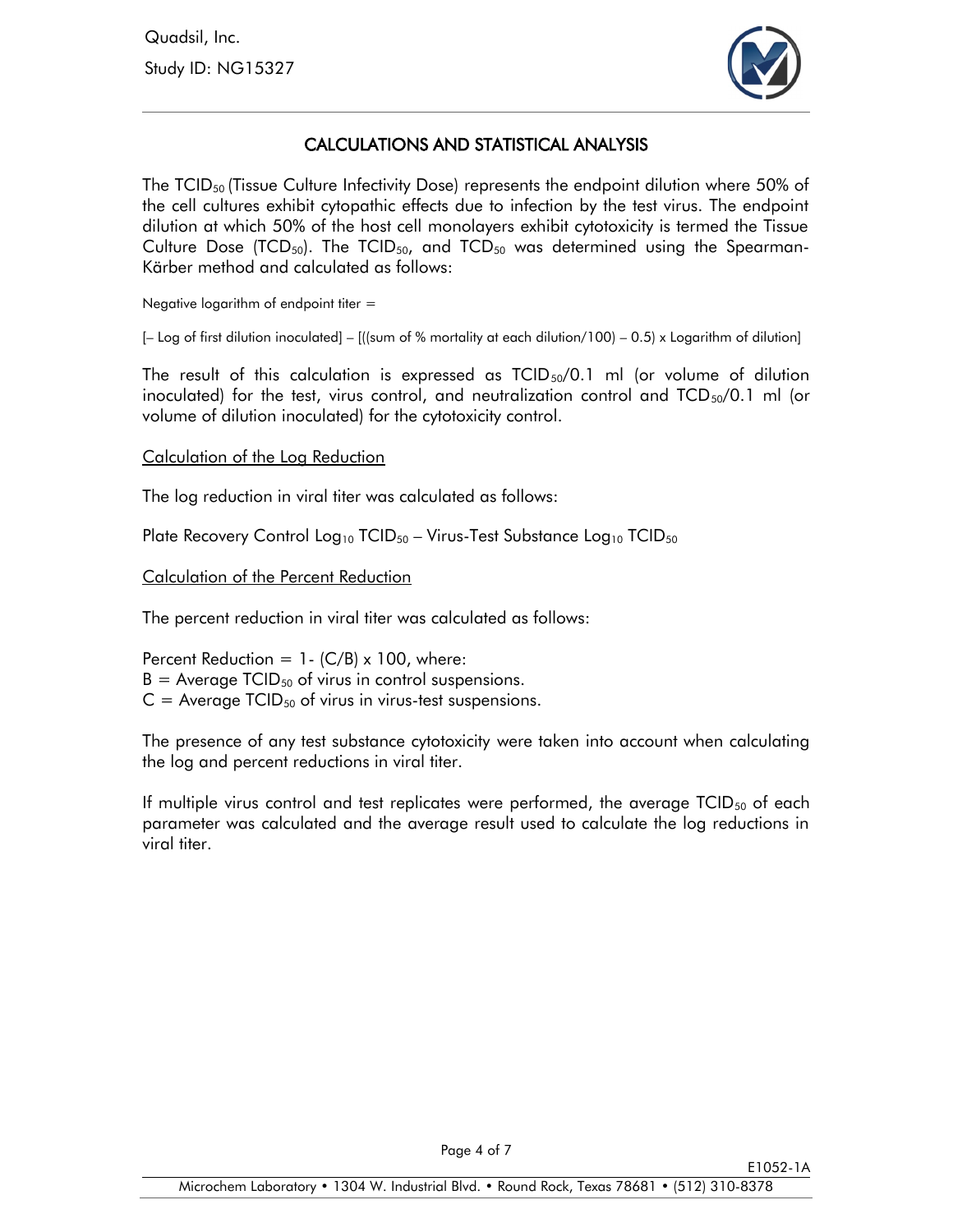

### RESULTS

|                     |                                                   | <b>Virus Titer</b>       | <b>Virus Control</b>     |
|---------------------|---------------------------------------------------|--------------------------|--------------------------|
|                     | Cell Control                                      | 0000                     | 0000                     |
|                     | $10^{-1}$                                         | $+ + + +$                | N/A                      |
|                     | $10^{-2}$                                         | $+ + + +$                | $+ + + +$                |
|                     | $\frac{15}{\overline{10}}\frac{10^{-3}}{10^{-4}}$ | $+ + + +$                | $+ + + +$                |
|                     |                                                   | $+ + + +$                | $+ + + +$                |
|                     | $10^{-5}$                                         | $+ + + 0$                | $+ + + +$                |
|                     | $10^{-6}$                                         | $+ + 00$                 | $+000$                   |
| $TCID50$ per 0.1 ml |                                                   | $5.75$ Log <sub>10</sub> | $5.75$ Log <sub>10</sub> |

# Table 1: Virus Titer and Virus Control

Key:  $+$  = Virus recovered;  $0$  = Virus not recovered and/or no cytotoxicity observed;  $T = C$ ytotoxicity observed

# Table 2: Test Results — Quadsil Hand Gel

|                             |              | <b>Contact Time</b>      |                         |
|-----------------------------|--------------|--------------------------|-------------------------|
|                             |              | 60 seconds               | 5 minutes               |
|                             | Cell Control | 0000                     | 0000                    |
|                             | $10^{-1}$    | N/A                      | N/A                     |
|                             | $10^{-2}$    | TTTT                     | TTTT                    |
| Dilution                    | $10^{-3}$    | 0000                     | 0000                    |
|                             | $10^{-4}$    | 0000                     | 0000                    |
|                             | $10^{-5}$    | 0000                     | 0000                    |
|                             | $10^{-6}$    | 0000                     | 0000                    |
| $TCID50$ per 0.1 ml         |              | ≤2.50 Log <sub>10</sub>  | ≤2.50 Log <sub>10</sub> |
| Log <sub>10</sub> Reduction |              | $3.25$ Log <sub>10</sub> | 3.25 Log <sub>10</sub>  |
| <b>Percent Reduction</b>    |              | 99.68%                   | 99.68%                  |

Key:  $+$  = Virus recovered; 0 = Virus not recovered and/or no cytotoxicity observed;  $T = Cytotoxicity observed$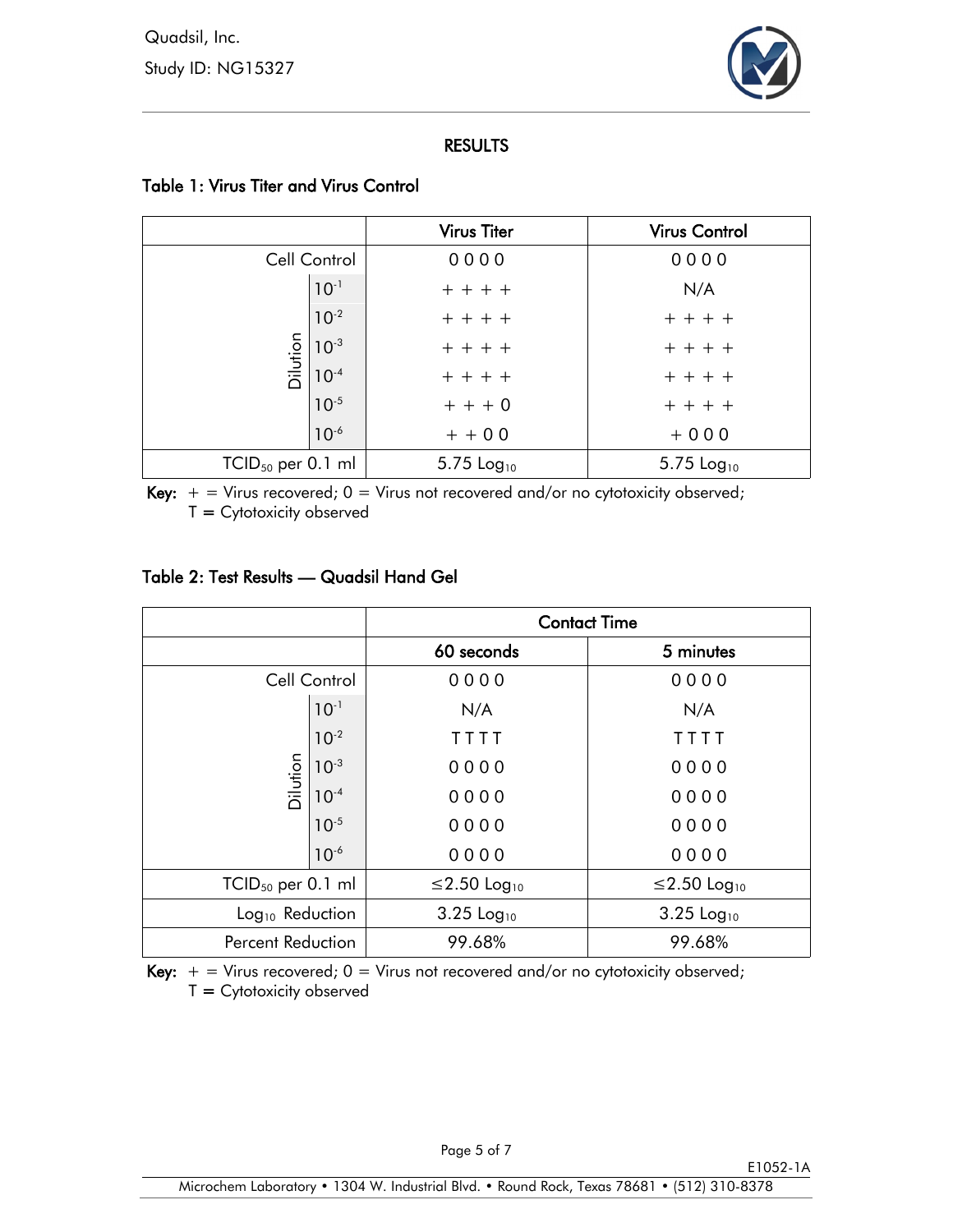

# RESULTS (cont.)

# Table 3: Cytotoxicity Control Results

|                        |           | <b>Cytotoxicity Control</b> |
|------------------------|-----------|-----------------------------|
| Cell Control           |           | 0000                        |
|                        | $10^{-1}$ | N/A                         |
| Dilution               | $10^{-2}$ | TTTT                        |
|                        | $10^{-3}$ | 0000                        |
|                        | $10^{-4}$ | 0000                        |
| $TCID_{50}$ per 0.1 ml |           | ≤2.50 Log <sub>10</sub>     |

Key:  $+$  = Virus recovered;  $0$  = Virus not recovered and/or no cytotoxicity observed;  $T = Cytotoxicity observed$ 

### Table 4: Test Substance Neutralization Control Results

|                                          |           | <b>Neutralization Control</b> |
|------------------------------------------|-----------|-------------------------------|
| Cell Control                             |           | 0000                          |
|                                          | $10^{-1}$ | N/A                           |
|                                          | $10^{-2}$ | TTTT                          |
| Dilution                                 | $10^{-3}$ | $+ + + +$                     |
|                                          | $10^{-4}$ | $+ + + +$                     |
| Neutralized at<br>$TCID_{50}$ per 0.1 ml |           | ≤2.50 Log <sub>10</sub>       |

Key:  $+$  = Virus recovered;  $0$  = Virus not recovered and/or no cytotoxicity observed;  $T = C$ ytotoxicity observed